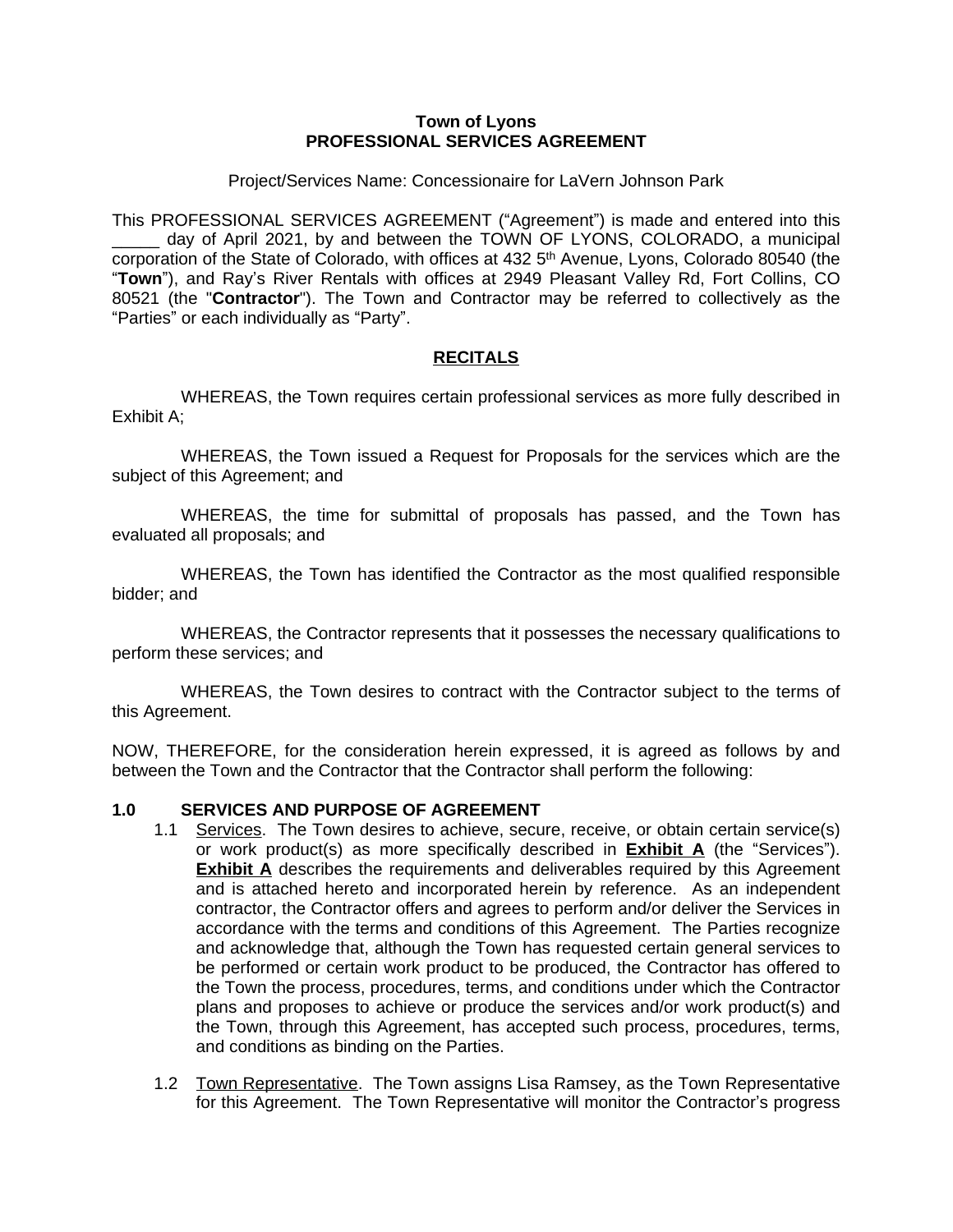and performance under this Agreement and shall be available to the Contractor to respond to questions, assist in understanding Town policies, procedures, and practices, and supervise the performance of any Town obligations under this Agreement.

- 1.3 Changes to Services. Any changes to the Services that are mutually agreed upon between the Town and the Contractor shall be made in a formal writing referencing this Agreement and, only upon execution by both Parties of such formal writing, shall become an amendment to the Services described in this Agreement. To be effective, any written change must be signed by the Contractor and by the Town or by a person expressly authorized in writing to sign on behalf of the Town. Changes to the Services or to this Agreement shall not be made through oral agreement or electronic mail messages.
- 1.4 Meeting Attendance. The Contractor shall attend such meetings of the Town relative to the Scope of Work set forth in **Exhibit A** as may be requested by the Town. Any requirement made by the named representatives of the Town shall be given with reasonable notice to the Contractor so that a representative may attend.
- 1.5 Agreement to Comply with Requisite Provisions Based On Funding Source. If checked in Section 11.0 below, the Town will pay in whole or in part for the Services rendered hereunder with federal or State based grant funding. Contractor agrees to comply with all provisions set forth in any Attachment as noted and if checked.
- 1.6 Lawful Performance. It is further agreed that no party to this Agreement will perform contrary to any state, federal, or county law, or any of the ordinances of the Town of Lyons, Colorado.

# **2.0 COMPENSATION**

- 2.1 Commencement of and Payment to Town for Services. Following execution of this Agreement by the Town, the Contractor shall be authorized to and shall commence performance of the Services as described in **Exhibit A**, subject to the requirements and limitations on compensation as provided by this Section 2.0 and its subsections. Compensation to be paid to the Town hereunder shall not exceed **\$1100 monthly, prorated for partial months** unless a larger amount is agreed to by and between the Parties in accordance with the amendment requirements of this Agreement.
	- A. Method of Compensation. The Contractor shall perform the Services and shall pay the Town for rental of the concession space, based on the rates and/or compensation methodology and amounts described in **Exhibit B** subject to the not to exceed amount set forth in this Section. **These payments should be mailed to Town of Lyons, P.O. Box 49, Lyons, CO 80540.**
	- B. Extra Work. Should work beyond that described in Exhibit A be required, the town will be compensated at a cost to be agreed upon in separate written agreement by the Town and the Contractor prior to commencement of the additional work. Such additional agreements shall be executed and approved by all persons required by Town ordinances or policies.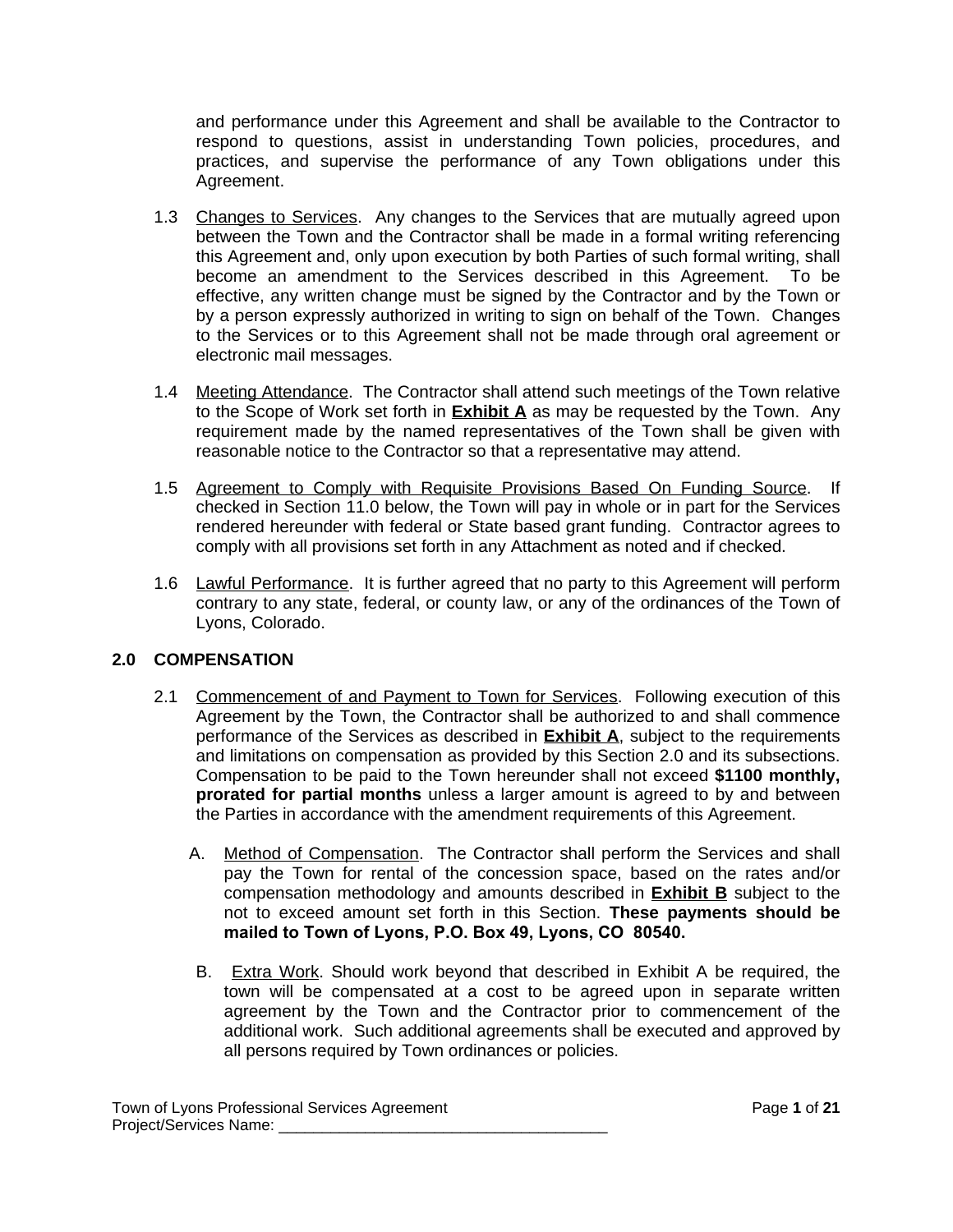2.2 Reimbursable Expenses. If this Agreement is for lump sum compensation, there shall be no reimbursable expenses. If the Agreement is for compensation based on a time and materials methodology, the following shall be considered "reimbursable expenses" for purposes of this Agreement and may be billed to the Town without administrative mark-up but which must be accounted for by the Contractor and proof of payment shall be provided by the Contractor with the Contractor's monthly invoices:

 $\boxtimes$  None Vehicle Mileage (billed at not more than the prevailing per mile charge permitted by the IRS as a tax deductible business expense)

Printing and Photocopying Related to the Services (billed at actual cost)

Long Distance Telephone Charges Related to the Services

Postage and Delivery Services

Lodging and Meals (but only with prior written approval of the Town as to dates and maximum amount)

Any fee, cost, charge, or expense incurred by the Contractor not otherwise specifically authorized by this Agreement shall be deemed a non-reimbursable cost that shall be borne by the Contractor and shall not be billed or invoiced to the Town and shall not be paid by the Town.

- 2.3 Increases in Compensation or Reimbursable Expenses. Any increases or modification to the compensation shall be subject to the approval of the Town and shall be made only by written amendment of this Agreement executed by both Parties.
- 2.4 Payment Processing. The Contractor shall submit payment in a form acceptable to the Town. Payment shall be submitted on the first day of each month unless otherwise approved by this Agreement or in writing by the Town in accordance with the amendment requirements of this Agreement. Unless otherwise directed or accepted by the Town, all payments shall contain sufficient information to account for all appropriate measure(s) of Contractor work effort (e.g., task completion, work product delivery, or time) and all authorized reimbursable expenses for the Services during the stated period of the invoice. All Town payments for Services rendered pursuant to this Agreement shall be issued in the business name of Contractor only, and in no event shall any such payments be issued to an individual. In no event shall any Town payments to Contractor be in the form of or based upon a salary or an hourly wage rate.

## **3.0 CONTRACTOR'S REPRESENTATIONS AND OFFERED PERFORMANCE**

The Contractor offers to perform the Services in accordance with the following Contractorelected practices and procedures. By this Agreement, the Town accepts such offer and the following are hereby made part of the terms and conditions of this Agreement:

3.1 General. The Contractor shall become fully acquainted with the available information related to the Services. The Contractor shall affirmatively request from the Town Representative and the Town such information that the Contractor, based on the Contractor's professional experience, should reasonably expect is available and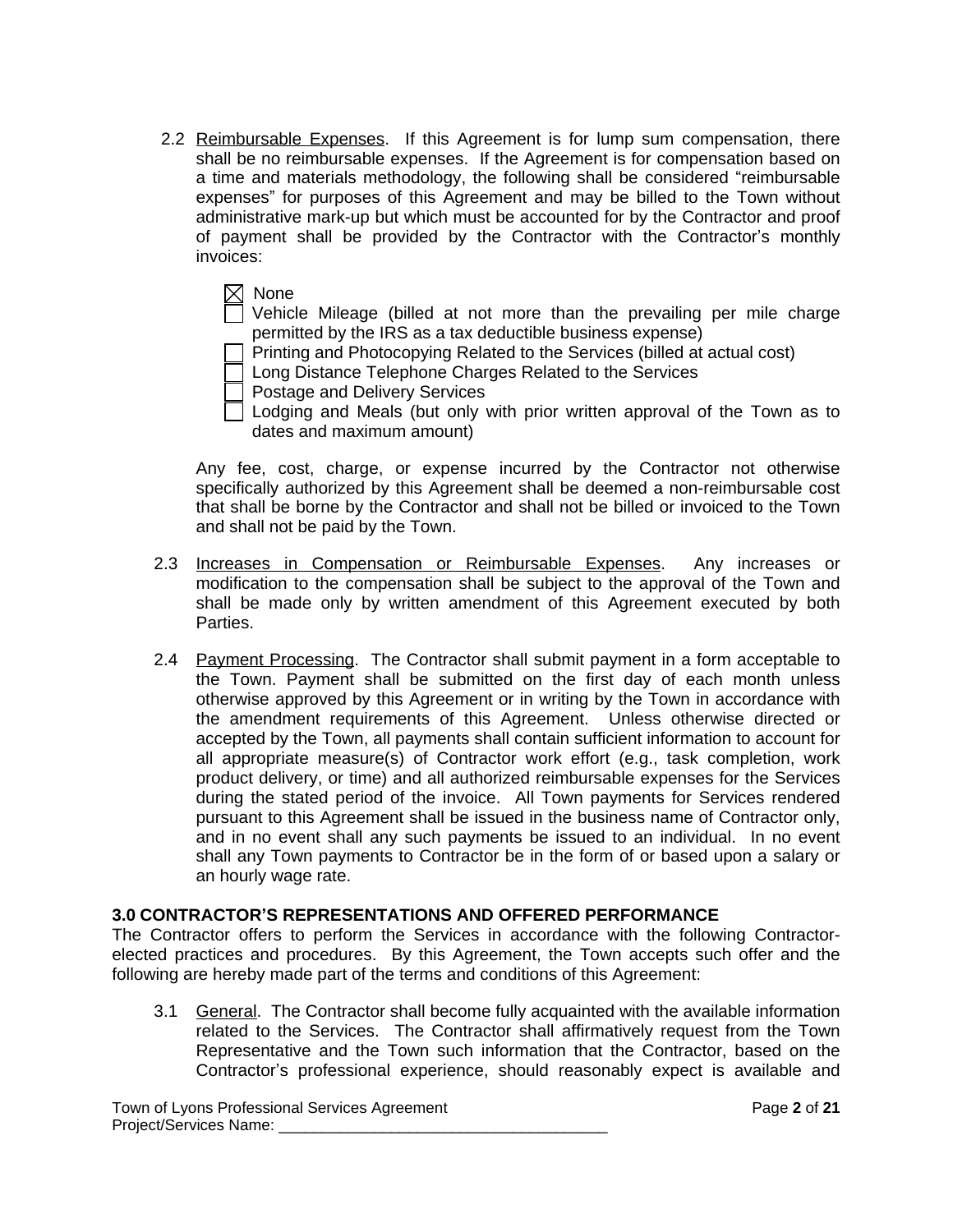which would be relevant to the performance of the Services. The Contractor shall promptly inform the Town concerning ambiguities and uncertainties related to the Contractor's performance that are not addressed by the Agreement. The Contractor shall provide all of the Services in a timely and professional manner. The Contractor shall comply with all applicable federal, state and local laws, ordinances, regulations, and resolutions.

- 3.2 Independent Contractor. The Contractor shall perform the Services as an independent contractor and shall not be deemed by virtue of this Agreement to have entered into any partnership, joint venture, employer/employee or other relationship with the Town. This Agreement does not require the Contractor to work exclusively for the Town. This Agreement shall not be interpreted as the Town dictating or directing the Contractor's performance or the time of performance beyond a completion schedule and a range of mutually agreeable work hours, but shall be interpreted as the Contractor's offer and Town acceptance of terms and conditions for performance. The Contractor's business operations shall not be combined with the Town by virtue of this Agreement, and the Town will not provide any training to Contractor, its agents, or employees beyond that minimal level required for performance of the Services. The Parties acknowledge that the Contractor may require some assistance or direction from the Town in order for the Services to meet the Town's contractual expectations. Any provisions in this Agreement that may appear to grant the Town the right to direct or control Contractor or the Services shall be construed as Town plans or specifications regarding the Services.
- 3.3 Liability for Employment-Related Rights and Compensation. The Contractor shall be solely responsible for all compensation, benefits, insurance and employment-related rights of any person providing Services hereunder during the course of or arising or accruing as a result of any employment, whether past or present, with the Contractor, as well as all legal costs including attorney's fees incurred in the defense of any conflict or legal action resulting from such employment or related to the corporate amenities of such employment. The Contractor will comply with all laws, regulations, municipal codes, and ordinances and other requirements and standards applicable to the Contractor's employees, including, without limitation, federal and state laws governing wages and overtime, equal employment, safety and health, employees' citizenship, withholdings, reports and record keeping. **CONTRACTOR ACKNOWLEDGES THAT NEITHER IT NOR ITS AGENTS OR EMPLOYEES ARE ENTITLED TO UNEMPLOYMENT INSURANCE BENEFITS UNLESS CONTRACTOR OR SOME ENTITY OTHER THAN THE TOWN PROVIDES SUCH BENEFITS. CONTRACTOR FURTHER ACKNOWLEDGES THAT NEITHER IT NOR ITS AGENTS OR EMPLOYEES ARE ENTITLED TO WORKERS' COMPENSATION BENEFITS. CONTRACTOR ALSO ACKNOWLEDGES THAT IT IS OBLIGATED TO PAY FEDERAL AND STATE INCOME TAX ON ANY MONEYS EARNED OR PAID PURSUANT TO THIS AGREEMENT.** To the maximum extent permitted by law, Contractor waives all claims against the Town for any Employee Benefits; the Contractor will defend the Town from any claim and will indemnify the Town against any liability for any Employee Benefits for the Contractor imposed on the Town ; and the Contractor will reimburse the Town for any award, judgment, or fine against the Town based on the position the Contractor was ever the Town 's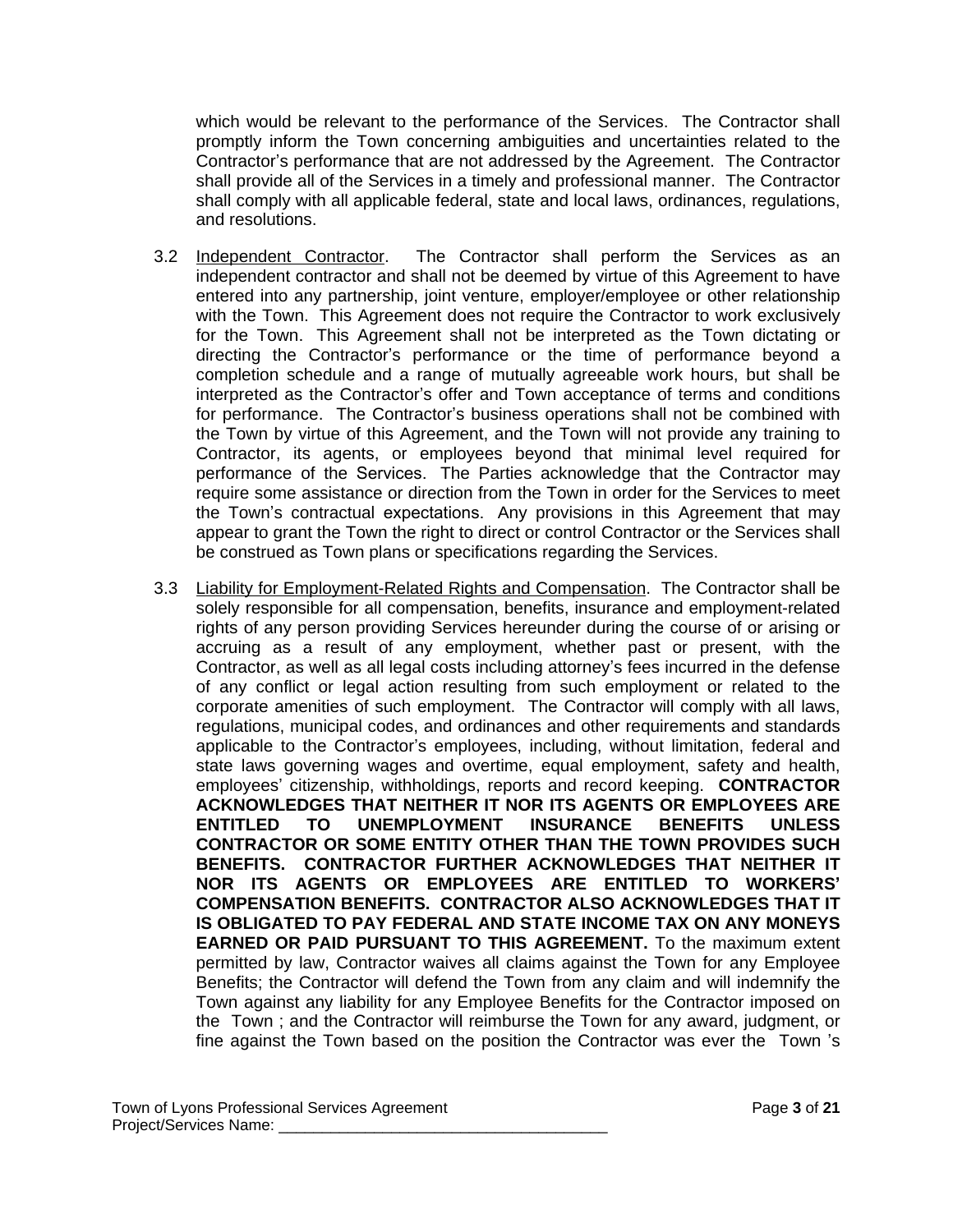employee, and all attorneys' fees and costs the Town reasonably incurs defending itself against any such liability.

- 3.4 Interaction with Public. The Contractor recognizes that its conduct during the performance of the Services hereunder reflects upon its reputation in the community as well as upon the public perception of the Town. Therefore, the Contractor offers and warrants to the Town that the Contractor, its agents and employees will conduct all of their interactions with the citizens and the public relating to the performance of the Services hereunder in such a manner as to provide customer service that reflects positively upon its reputation and the Town's public image.
- 3.5 Subcontractors. The Parties recognize and agree that subcontractors may be utilized by the Contractor for the performance of certain Services if and as described more particularly in **Exhibit A**; however, the engagement or use of subcontractors will not relieve or excuse the Contractor from performance of any obligations imposed in accordance with this Agreement and Contractor shall remain solely responsible for ensuring that any subcontractors engaged to perform Services hereunder shall perform such Services in accordance with all terms and conditions of this Agreement.
- 3.6 Standard of Performance. In performing the Services, the Contractor warrants that it shall use that degree of care, skill, and professionalism ordinarily exercised under similar circumstances by highly competent members of the same profession practicing in the State of Colorado. The Contractor represents to the Town that the Contractor is, and its employees or subcontractors performing such Services are, properly licensed and/or registered within the State of Colorado for the performance of the Services (if licensure and/or registration is required by applicable law) and that the Contractor and employees possess the skills, knowledge, and abilities to perform the Services competently, timely, and professionally in accordance with this Agreement. In addition, the Contractor warrants and represents that it will provide the Services in accordance with more specific standards of performance as are included within **Exhibit A**. The Contractor represents, covenants and agrees that the Services will be provided to the Town free from any material errors. The Contractor's failure to meet or exceed any of the foregoing standards and warranties may be considered a material breach of this Agreement and may be grounds for termination of the Agreement pursuant to Section 4.0 below, in addition to any other remedies as provided in Section 9.0 below.
- 3.7 Review of Books and Records. The Contractor shall promptly comply with any written Town request for the Town or any of its duly authorized representatives to reasonably access and review any books, documents, papers, and records of the Contractor that are pertinent to the Contractor's performance under this Agreement for the purpose of the Town performing an audit, examination, or other review of the Services.
- 3.8 Licenses and Permits. The Contractor shall be responsible at the Contractor's expense for obtaining, and maintaining in a valid and effective status, all licenses and permits necessary to perform the Services unless specifically stated otherwise in this Agreement.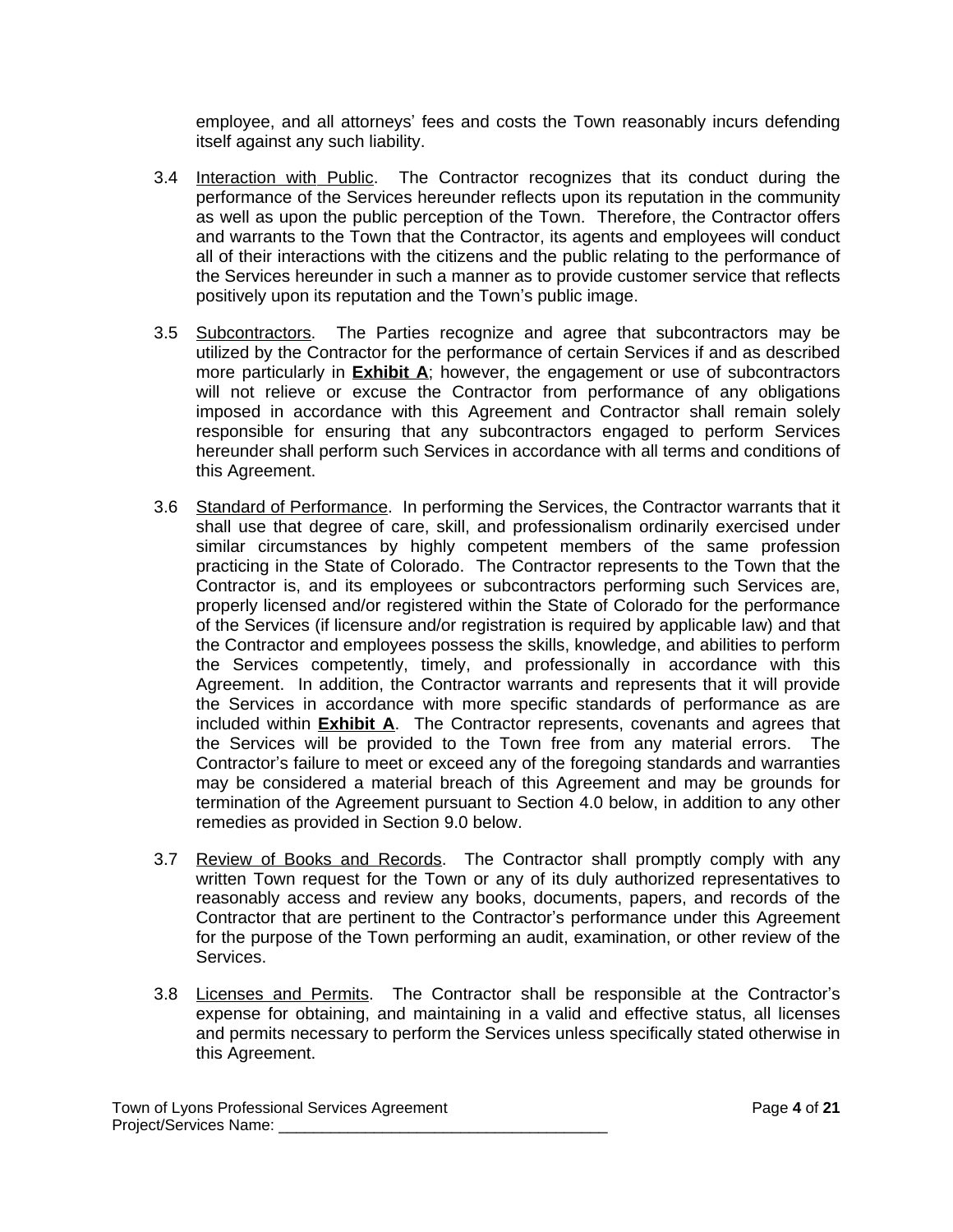- 3.9 Affirmative Action. The Contractor warrants that it will not discriminate against any employee or applicant for employment because of race, color, religion, sex or national origin. The Contractor warrants that it will take affirmative action to ensure applicants are employed, and employees are treated during employment without regard to their race, color, religion, sex or national origin. Such action shall include, but not be limited to the following: employment, upgrading, demotion or transfer; recruitment or recruitment advertising; layoff or termination; rates of pay or other forms of compensation; and selection for training, including apprenticeship.
- 3.10 Employment of or Contracts with Illegal Aliens. The Contractor shall not knowingly employ or contract with an illegal alien to perform work under this Agreement. The Contractor shall not contract with a subcontractor that fails to certify that the subcontractor does not knowingly employ or contract with any illegal aliens. By entering into this Agreement, the Contractor certifies as of the date of this Agreement that it does not knowingly employ or contract with an illegal alien who will perform work under this contract for Services and that the Contractor will participate in the e-verify program or department program in order to confirm the employment eligibility of all employees who are newly hired for employment to perform work under the public contract for services. The Contractor is prohibited from using either the e-verify program or the department program procedures to undertake preemployment screening of job applicants while this Agreement is being performed. If the Contractor obtains actual knowledge that a subcontractor performing work under this Agreement knowingly employs or contracts with an illegal alien, the Contractor shall be required to notify the subcontractor and the Town within three (3) days that the Contractor has actual knowledge that a subcontractor is employing or contracting with an illegal alien. The Contractor shall terminate the subcontract if the subcontractor does not stop employing or contracting with the illegal alien within three (3) days of receiving the notice regarding Contractor's actual knowledge. The Contractor shall not terminate the subcontract if, during such three (3) days, the subcontractor provides information to establish that the subcontractor has not knowingly employed or contracted with an illegal alien. The Contractor is required to comply with any reasonable request made by the Department of Labor and Employment made in the course of an investigation undertaken to determine compliance with this provision and applicable state law. If the Contractor violates this provision, the Town may terminate this Agreement, and the Contractor may be liable for actual and/or consequential damages incurred by the Town, notwithstanding any limitation on such damages provided by such Agreement.
- 3.11 Duty to Warn. The Contractor agrees to call to the Town's attention errors in any drawings, plans, sketches, instructions, information, requirements, procedures, and/or other data supplied to the Contractor (by the Town or by any other party) that it becomes aware of and believes may be unsuitable, improper, or inaccurate in a material way. However, the Contractor shall not independently verify the validity, completeness or accuracy of such information unless included in the Services or otherwise expressly engaged to do so by the Town.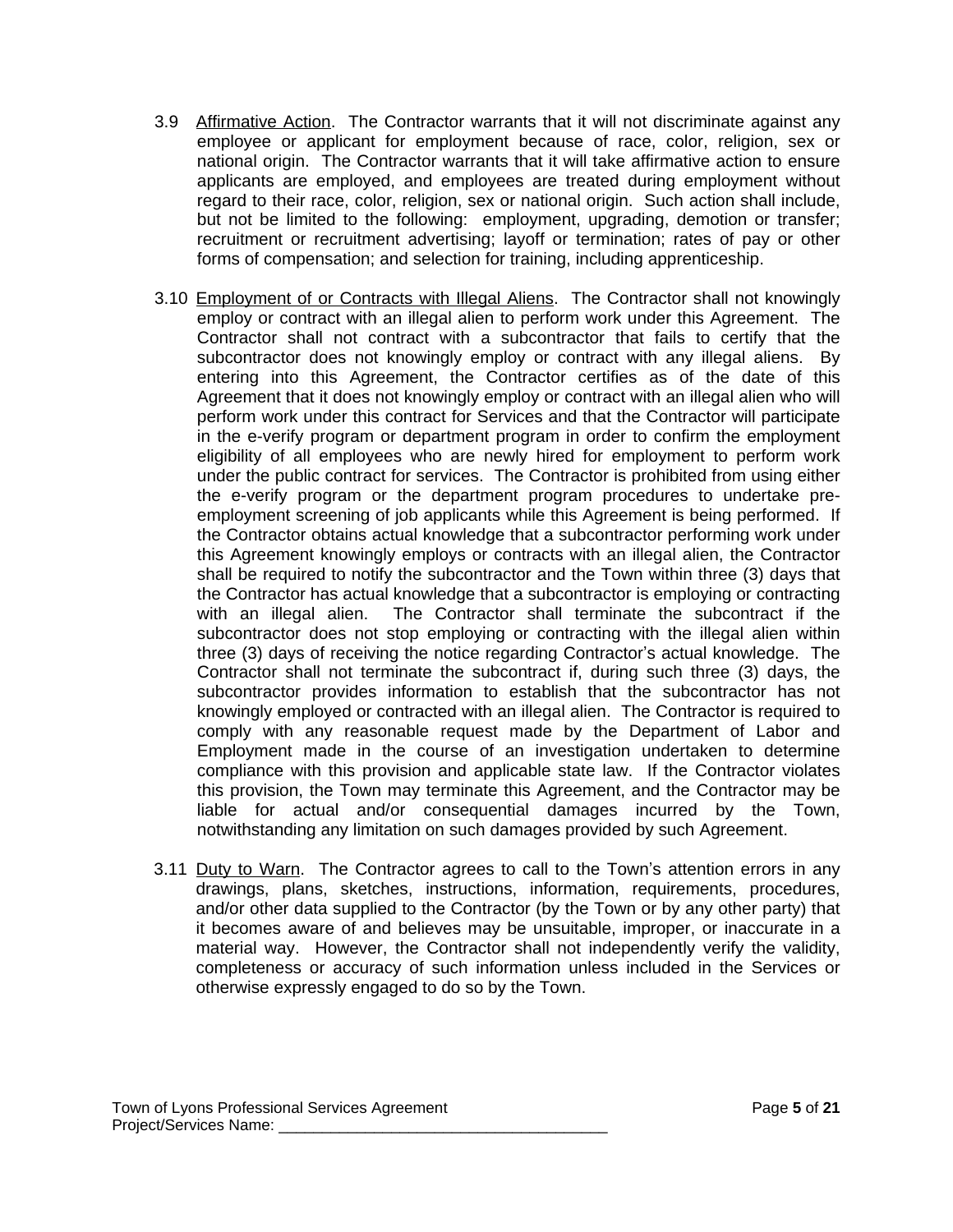### **4.0 TERM AND TERMINATION**

- 4.1 Term. This Agreement shall be effective the **10th of May, 2021** (the "Effective Date") and shall terminate at the earlier of the date on which all obligations of the parties have been met (to include all Services have been completed) or **11:59 p.m. on the 10th day of September, 2021**, or on a prior date of termination as may be permitted by this Agreement; provided, however, that the Parties may mutually agree in writing to extend the term of this Agreement, subject to annual appropriation. Those provisions that survive termination, to include the indemnification obligations and any warranty obligations, shall remain in effect past termination.
- 4.2 Continuing Services Required. The Contractor shall perform the Services in accordance with this Agreement commencing on the Effective Date until such Services are terminated or suspended in accordance with this Agreement. The Contractor shall not temporarily delay, postpone, or suspend the performance of the Services without the written consent of the Town Board of Trustees, Town Administrator, the Town Representative, or other Town employee expressly authorized in writing to direct the Contractor's services.
- 4.3 Town Unilateral Termination. This Agreement may be terminated by the Town for any or no reason upon written notice delivered to the Contractor at least ten (10) days prior to termination. In the event of the Town's exercise of the right of unilateral termination as provided by this paragraph:

A. Unless otherwise provided in any notice of termination, the Contractor shall provide no further services in connection with this Agreement after receipt of a notice of termination; and

B. All finished or unfinished documents, data, studies and reports prepared by the Contractor pursuant to this Agreement shall be delivered by the Contractor to the Town and shall become the property of the Town; and

C. The Contractor shall submit to the Town a final accounting and final invoice of charges for all outstanding and unpaid Services and reimbursable expenses performed prior to the Contractor's receipt of notice of termination and for any services authorized to be performed by the notice of termination as provided by Section 4.3(A) above. Such final accounting and final invoice shall be delivered to the Town within thirty (30) days of the date of termination; thereafter, no other invoice, bill, or other form of statement of charges owing to the Contractor shall be submitted to or accepted by the Town.

4.4 Termination for Non-Performance. Should a party to this Agreement fail to materially perform in accordance with the terms and conditions of this Agreement, this Agreement may be terminated by the performing party if the performing party first provides written notice to the non-performing party which notice shall specify the non-performance, provide both a demand to cure the non-performance and reasonable time to cure the non-performance, and state a date upon which the Agreement shall be terminated if there is a failure to timely cure the nonperformance. For purpose of this Section 4.4, "reasonable time" shall be not less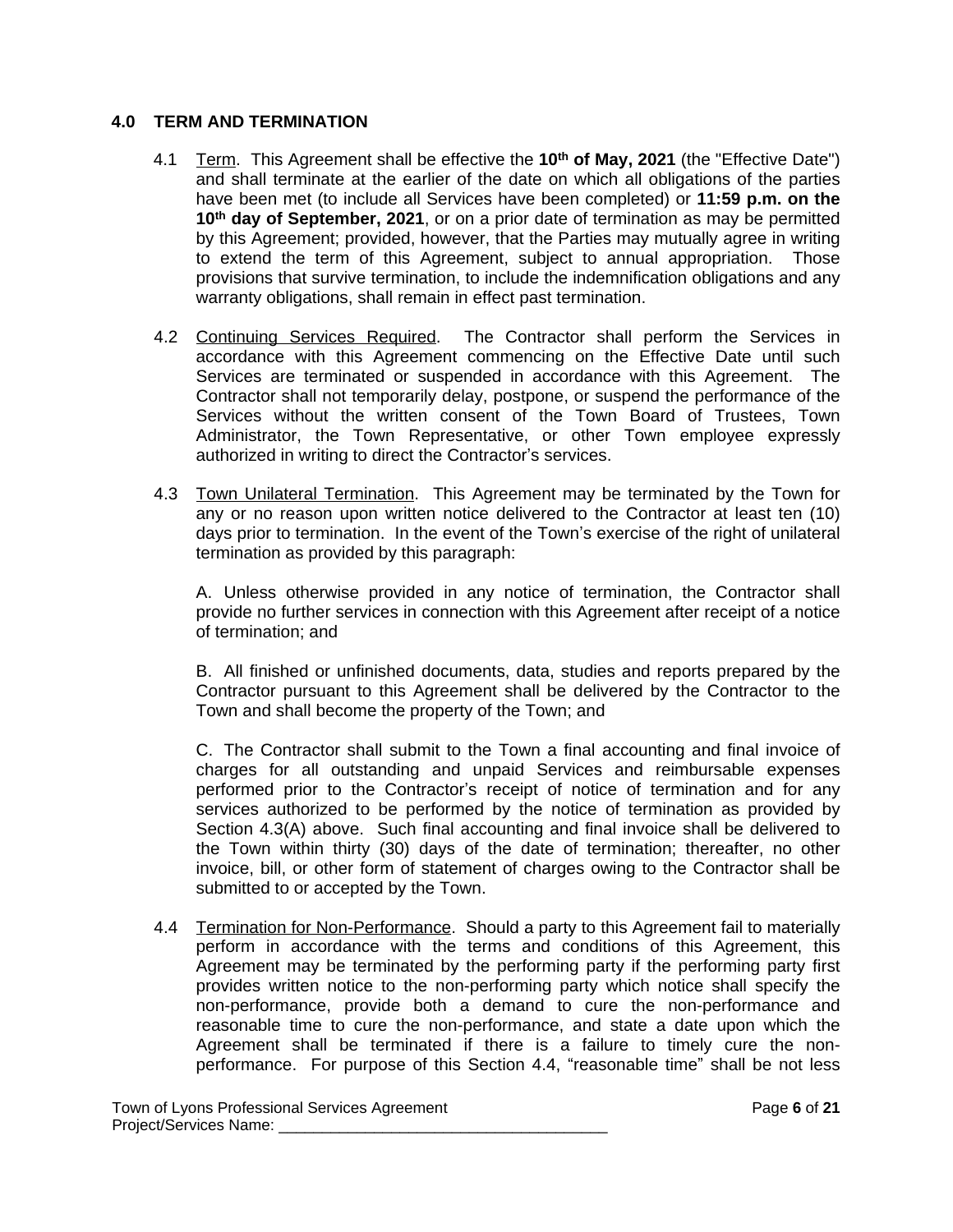than five (5) business days. In the event of a failure to timely cure a nonperformance and upon the date of the resulting termination for non-performance, the Contractor shall prepare a final accounting and final invoice of charges for all performed but unpaid Services and authorized reimbursable expenses. Such final accounting and final invoice shall be delivered to the Town within fifteen (15) days of the date of termination; thereafter, no other invoice, bill, or other form of statement of charges owing to the Contractor shall be submitted to or accepted by the Town. Provided that notice of non-performance is provided in accordance with this Section 4.4, nothing in this Section 4.4 shall prevent, preclude, or limit any claim or action for default or breach of contract resulting from non-performance by a Party.

- 4.5 Unilateral Suspension of Services. The Town may suspend the Contractor's performance of the Services at the Town's discretion and for any reason by delivery of written notice of suspension to the Contractor which notice shall state a specific date of suspension. Upon receipt of such notice of suspension, the Contractor shall immediately cease performance of the Services on the date of suspension except: (1) as may be specifically authorized by the notice of suspension (e.g., to secure the work area from damage due to weather or to complete a specific report or study); or (2) for the submission of an invoice for Services performed prior to the date of suspension in accordance with this Agreement.
- 4.6 Delivery of Notice of Termination. Any notice of termination permitted by this Section 4.0 and its subsections shall be addressed to the person signing this Agreement on behalf of either Town or Contractor at the address shown below or such other address as either party may notify the other of and shall be deemed given upon delivery if personally delivered, or forty-eight (48) hours after deposited in the United States mail, postage prepaid, registered or certified mail, return receipt requested.

## **5.0 INSURANCE**

Insurance Generally. Contractor agrees to procure and maintain, at its own cost, a policy or policies of insurance sufficient to insure against all obligations assumed by the Contractor pursuant to this Agreement. Contractor shall not commence work under this Agreement until it has obtained all said insurance required by the Contract Documents and such insurance has been approved by the Town. The Contractor shall not allow any subcontractor to commence work on this project until all similar insurance required of the subcontractor has been obtained and approved. For the duration of this Agreement, the Contractor must continuously maintain the insurance coverage required in this section, with the minimum insurance coverage listed below:

- $\boxtimes$  Worker's Compensation in accordance with the Worker's Compensation Act of the State of Colorado and any other applicable laws for any employee engaged in the performance of Work under this contract.
- $\boxtimes$  Comprehensive General Liability insurance with minimum combined single limits of One Million Dollars (\$1,000,000.00) each occurrence and of two million Dollars (\$2,000,000.00) aggregate, plus an additional amount sufficient to pay related attorneys' fees and defense costs. The policy shall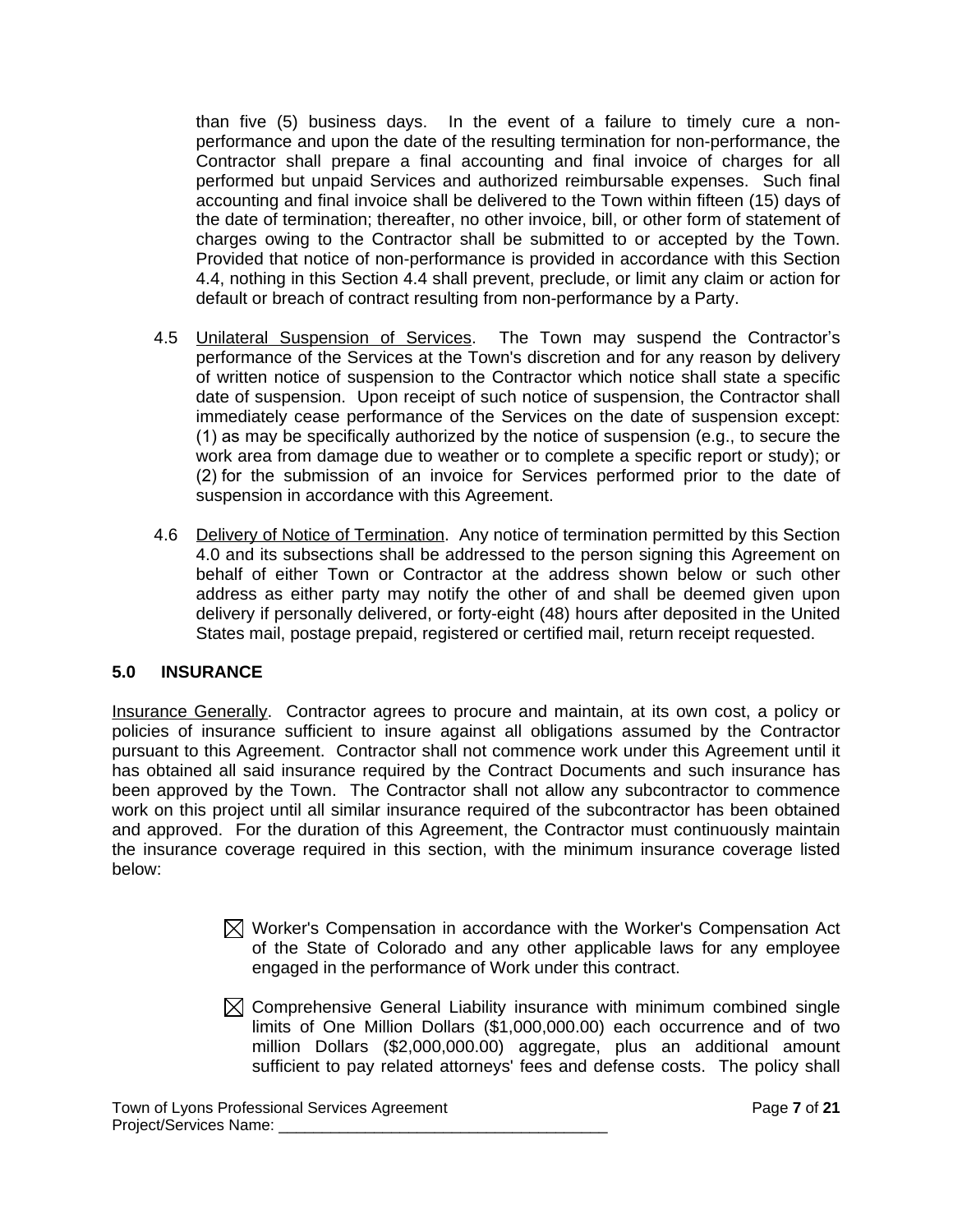be applicable to all premises and operations. The policy shall include coverage for bodily injury, broad form property damage (including completed operations), personal injury (including coverage for contractual and employee acts), blanket contractual, independent contractors, products, and completed operations. The policy shall include coverage for explosion, collapse, and underground hazards. The policy shall contain a severability of interests provision.

- Comprehensive Automobile Liability insurance with minimum combined single limits for bodily injury and property damage of not less than One Million Dollars (\$1,000,000.00) each occurrence with respect to each of the Contractor's owned, hired and non-owned vehicles assigned to or used in performance of the Services. The policy shall contain a severability of interests provision. Such insurance coverage must extend to all levels of subcontractors. Such coverage must include all automotive equipment used in the performance of the Agreement, both on the work site and off the work site, and such coverage shall include non-ownership and hired cars coverage. Such insurance shall be endorsed to name the Town as Certificate Holder and name the Town, and its elected officials, officers, employees and agents as additional insured parties.
- $\Box$  Professional Liability (errors and omissions) Insurance with a minimum limit of coverage of One Million Dollars (\$1,000,000) per claim and annual aggregate. Such policy of insurance shall be obtained and maintained for one (1) year following completion of all Services under this Agreement. Such policy of insurance shall be endorsed to include the Town as a Certificate Holder.

The Required Insurance shall be procured and maintained with insurers with an A- or better rating as determined by Best's Key Rating Guide. All Required Insurance shall be continuously maintained to cover all liability, claims, demands, and other obligations assumed by the Contractor.

5.1 Additional Requirements for All Policies. In addition to specific requirements imposed on insurance by this Section 5.0 and its subsections, insurance shall conform to all of the following:

A. For both Contractor Insurance and Required Insurance, all policies of insurance shall be primary insurance, and any insurance carried by the Town, its officers, or its employees shall be excess and not contributory insurance to that provided by the Contractor; provided, however, that the Town shall not be obligated to obtain or maintain any insurance whatsoever for any claim, damage, or purpose arising from or related to this Agreement and the Services. The Contractor shall not be an insured party for any Town-obtained insurance policy or coverage.

B. For both Contractor Insurance and Required Insurance, the Contractor shall be solely responsible for any deductible losses.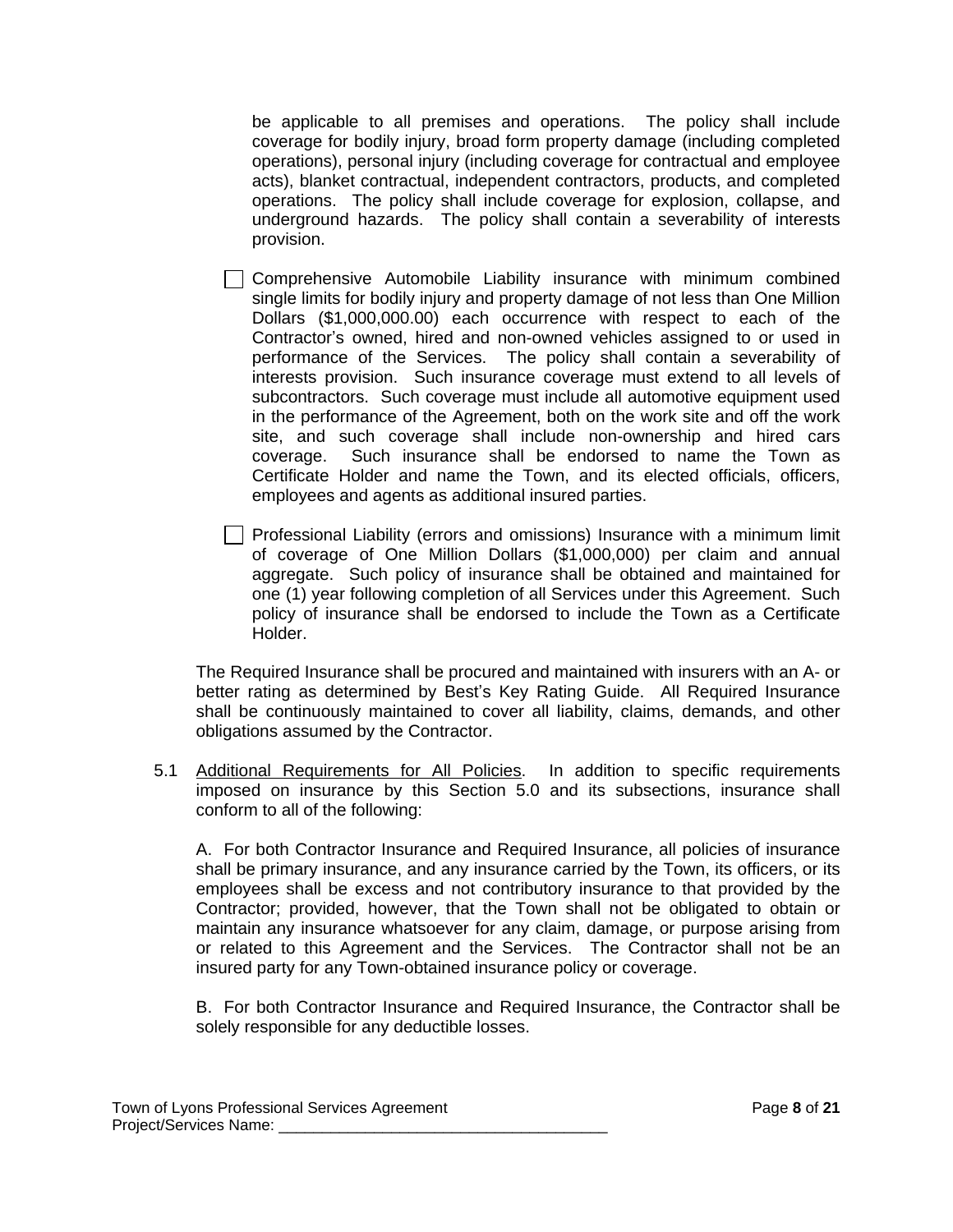C. For Required Insurance, no policy of insurance shall contain any exclusion for bodily injury or property damage arising from completed operations.

D. For Required Insurance, every policy of insurance shall provide that the Town will receive notice no less than thirty (30) days prior to any cancellation, termination, or a material change in such policy or in the alternative, the Contractor shall provide such notice as soon as reasonably practicable and in no event less than thirty (30) days prior to any cancellation, termination, or a material change in such policy.

- 5.2 Failure to Obtain or Maintain Insurance. The Contractor's failure to obtain and continuously maintain policies of insurance in accordance with this Section 5.0 and its subsections shall not limit, prevent, preclude, excuse, or modify any liability, claims, demands, or other obligations of the Contractor arising from performance or non-performance of this Agreement. Failure on the part of the Contractor to obtain and to continuously maintain policies providing the required coverage, conditions, restrictions, notices, and minimum limits shall constitute a material breach of this Agreement upon which the Town may immediately terminate this Agreement, or, at its discretion, the Town may procure or renew any such policy or any extended reporting period thereto and may pay any and all premiums in connection therewith, and all monies so paid by the Town shall be repaid by Contractor to the Town immediately upon demand by the Town, or at the Town's sole discretion, the Town may offset the cost of the premiums against any monies due to the Contractor from the Town pursuant to this Agreement.
- 5.3 Insurance Certificates. **Prior to commencement of the Services, the Contractor shall submit to the Town certificates of insurance for all Required Insurance and all necessary endorsements**. Insurance limits, term of insurance, insured parties, and other information sufficient to demonstrate conformance with this Section 5.0 and its subsections shall be indicated on each certificate of insurance. **Certificates of insurance shall reference the Project/Services Name as identified on the first page of this Agreement**. The Town may request and the Contractor shall provide within three (3) business days of such request a current certified copy of any policy of Required Insurance and any endorsement of such policy. The Town may, at its election, withhold payment for Services until the requested insurance policies are received and found to be in accordance with the Agreement.

# **6.0 CLAIMS, INDEMNIFICATION, HOLD HARMLESS AND DEFENSE**

- 6.1 Notices of Claim. A Party shall notify the other Party immediately and in writing in the event that a Party learns of a third-party claim or an allegation of a third-party claim arising or resulting from the Parties' performance or failure to perform pursuant to this Agreement. The Parties shall reasonably cooperate in sharing information concerning potential claims.
- 6.2 Claims Challenging Town Law, Ordinance, Rule, or Policy/Procedure. In the event any claim is asserted by a third party against the Town and/or the Contractor alleging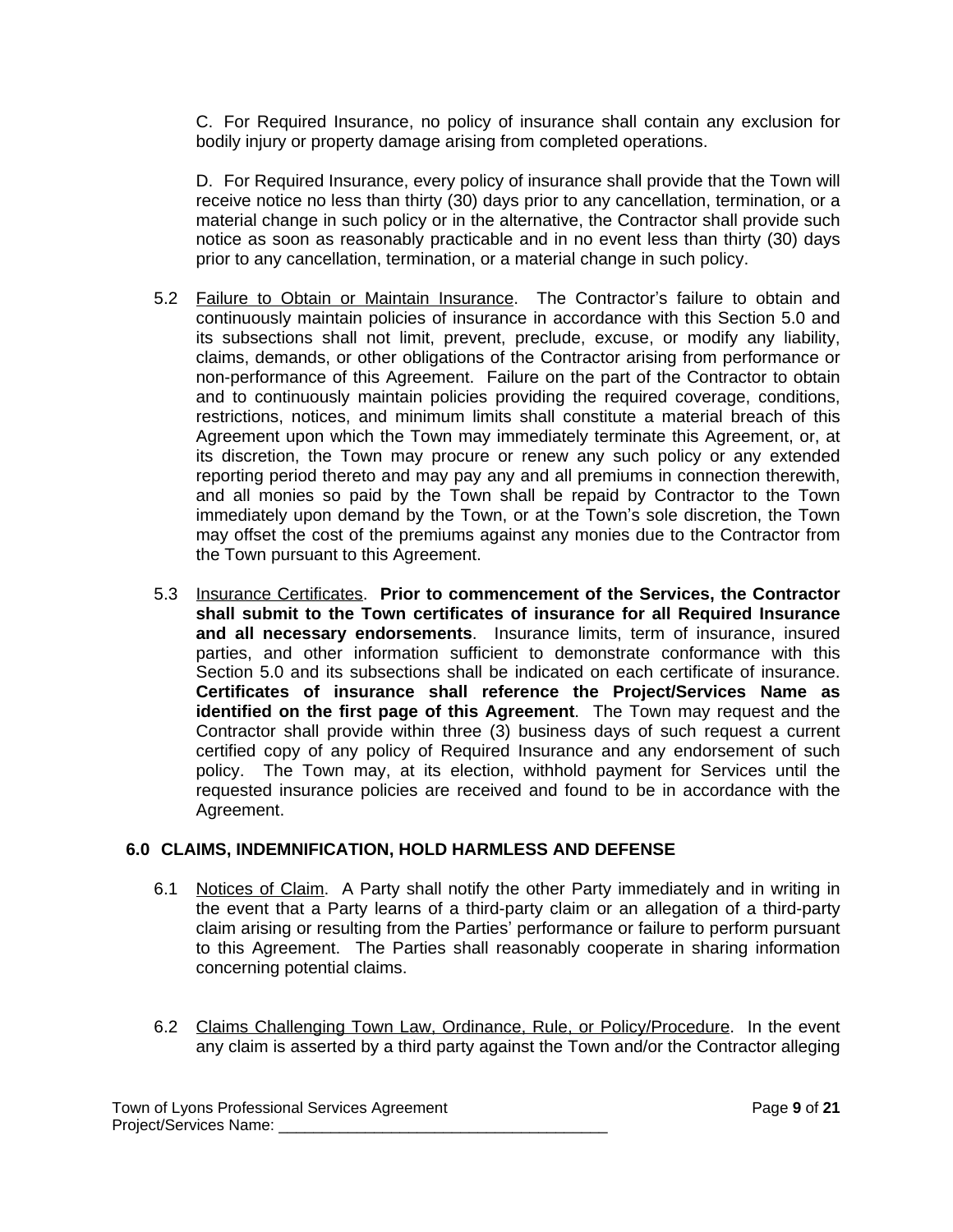that any law, statute, ordinance, rule or approved Town policy or procedure is unlawful, unconstitutional or otherwise improper, then:

A. The Contractor shall not be entitled to and shall not defend such claim; and

B. The Town may, at its sole discretion, elect to defend, not defend, settle, confess, compromise, or otherwise direct the manner in which such claim is addressed; and

C. The Contractor shall reasonably cooperate with the Town in any Town defense of such claim although the Contractor shall bear any cost or expense incurred by the Contractor in such cooperation, including but not limited to the Contractor's cost and expense incurred in consultation with its own legal counsel; and

D. Only if authorized by law and without waiving the provisions of the Colorado Constitution or the Colorado Governmental Immunity Act, the Town shall indemnify and hold Contractor harmless for any damages, liability, expenses, or court awards, including costs and attorney's fees that are or may be awarded as a result of any loss, injury or damage sustained or claimed to have been sustained by any third party, including but not limited to, any person, firm, partnership, or corporation, in connection with or arising out of such claim.

- 6.3 Indemnification for Certain Claims. For any claim not within the scope of Section 6.2 above, Contractor expressly agrees to indemnify and hold harmless the Town, and any of its council members, board members, commissioners, officials, officers, agents, Contractors, attorneys, or employees from any and all damages, liability, expenses, or court awards, including costs and attorney's fees that are or may be awarded as a result of any loss, injury or damage sustained or claimed to have been sustained by any third party, including but not limited to, any person, firm, partnership, or corporation, in connection with or arising out of any intentional, reckless, negligent or tortious conduct, error, omission, or act of commission by Contractor or any of its employees, agents, or others acting on Contractor's behalf in performance of the Services. Nothing in this Agreement shall be construed as constituting a covenant, promise, or agreement by the Contractor to indemnify or hold the Town, its elected officials, board members, commissioners, officials, officers, agents, contractors, attorneys, or employees harmless for any negligence solely attributable to the Town, its elected officials, boards, commissions, officials, officers, agents, Contractors, attorneys, or employees. The Contractor's obligation to indemnify pursuant to this Section shall survive the completion of the Services and shall survive the termination of this Agreement.
- 6.4 Defense of Claims.
	- A. Claims Against Both the Town and Contractor. In the event any claim is asserted by a third party against both the Town and Contractor arising out of any Party's performance of the Services which claim is not within the scope of Section 6.2 above, the Town shall be entitled to elect to defend such claim on behalf of both the Town and Contractor subject to the provisions governing indemnification set forth in this Section. In the event that the Town elects to defend such claim, the Town shall consult with Contractor in such defense but the Town is entitled to exercise its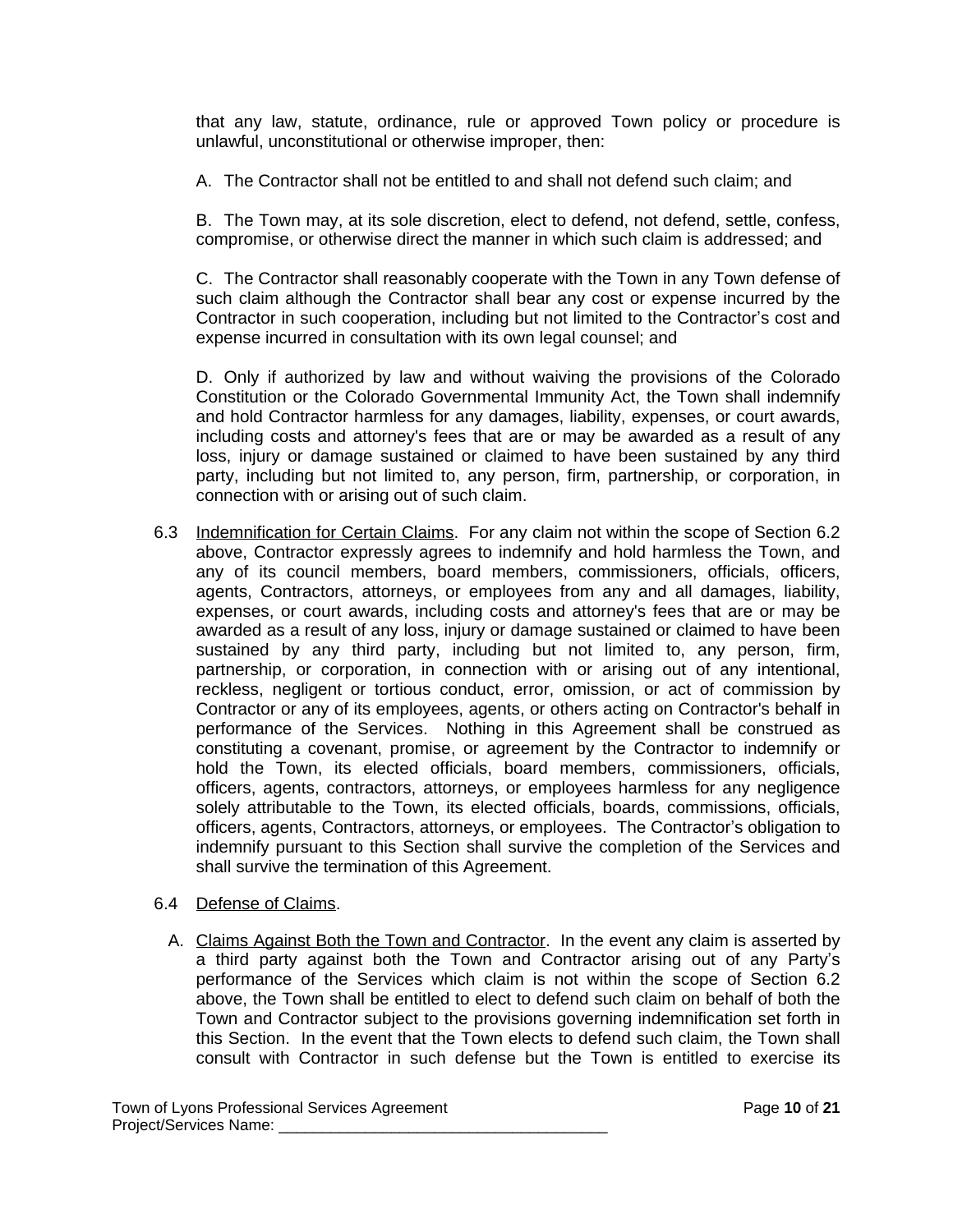independent discretion in the manner of defense, including but not limited to the selection of litigation counsel and the discretion to settle, confess, compromise, or otherwise direct and dispose of any claim. In the event that the Town elects to defend such claim, Contractor may at its own cost and expense elect to assume the defense of Contractor, in which case Contractor shall bear its own attorneys' fees, costs, and expenses in such defense and such fees, costs, and expenses shall not be subject to indemnification pursuant to this Section.

B. Claims Against Only One Party. In the event of any claim asserted by a third party against only one Party to this Agreement arising out of any Party's performance of the Services which claim is not within the scope of Section 6.2 above, the Party shall be entitled to elect to defend such claim on behalf of such Party subject to the provisions governing indemnification set forth in this Section. Where appropriate, the defending Party may also elect to join the other Party through third-party practice or otherwise in accordance with the Colorado Rules of Civil Procedure or other applicable rules, in which case the joined Party may defend such claim subject to indemnification pursuant to this Section. In the event that a Party elects to intervene voluntarily in any claim asserted against the other Party arising out of any Party's performance of the Services or any claim that any law, statute, ordinance, rule or approved Town policy or procedure is unlawful, unconstitutional or otherwise improper, the intervening Party shall bear its own attorneys' fees, costs, and expenses in such intervention and such fees, costs, and expenses shall not be subject to indemnification pursuant to this Section.

# **7.0 RECORDS AND OWNERSHIP OF DOCUMENTS**

- 7.1 Retention and Open Records Act Compliance. All records of the Contractor related to the provision of Services hereunder, including public records as defined in the Colorado Open Records Act ("CORA"), and records produced or maintained in accordance with this Agreement, are to be retained and stored in accordance with the Town 's records retention and disposal policies. Those records which constitute "public records" under CORA are to be at the Town offices or accessible and opened for public inspection in accordance with CORA and Town policies. Public records requests for such records shall be processed in accordance with Town policies. Contractor agrees to allow access by the Town and the public to all documents subject to disclosure under applicable law. Contractor's willful failure or refusal to comply with the provisions of this Section shall result in the immediate termination of this Agreement by the Town. For purposes of CORA, the Town Clerk is the custodian of all records produced or created as a result of this Agreement. Nothing contained herein shall limit the Contractor's right to defend against disclosure of records alleged to be public.
- 7.2 Town's Right of Inspection. The Town shall have the right to request that the Contractor provide to the Town a list of all records of the Contractor related to the provision of Services hereunder retained by the Contractor in accordance with this subsection and the storage location and method. Contractor agrees to allow inspection at reasonable times by the Town of all documents and records produced or maintained in accordance with this Agreement.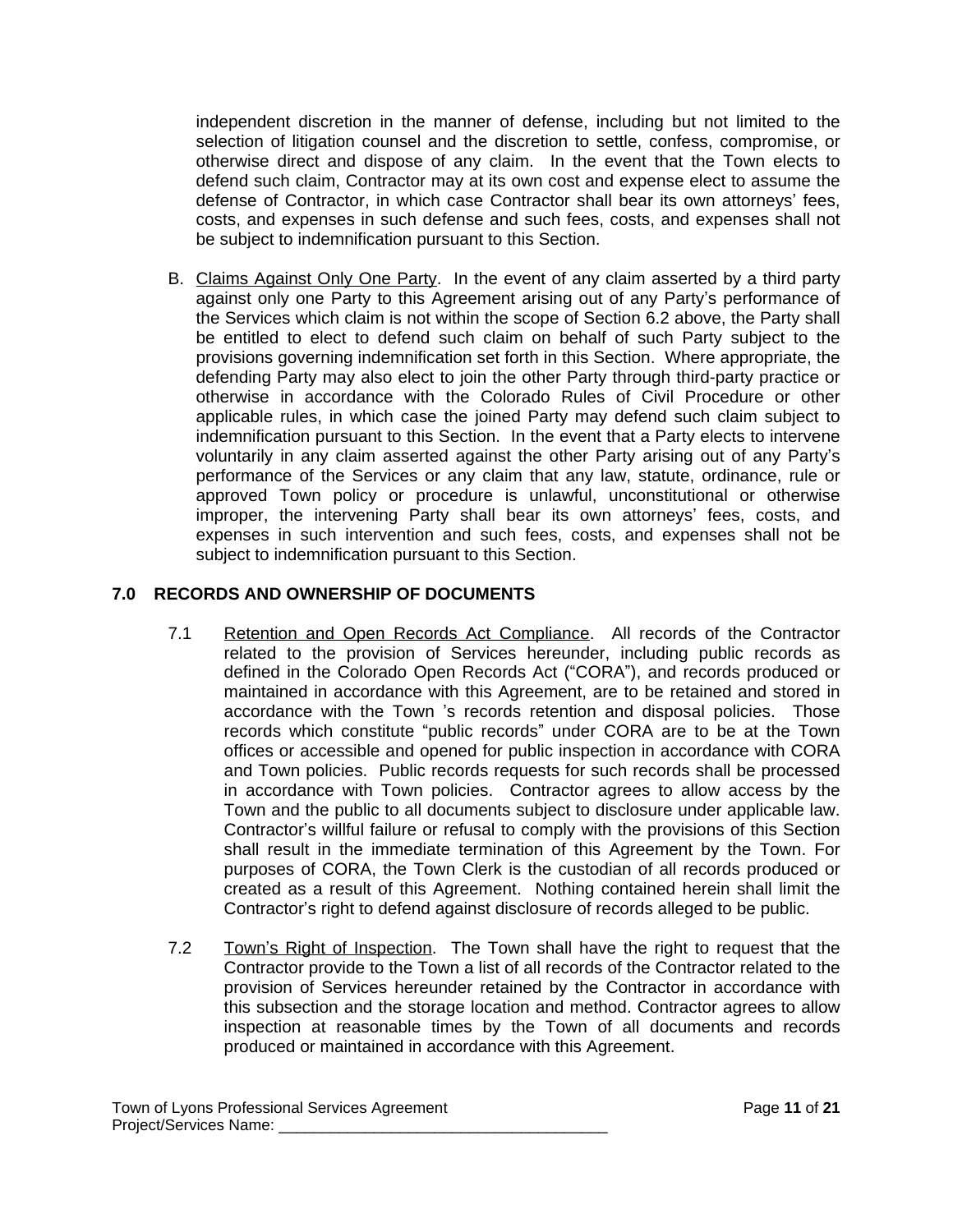- 7.3 Ownership. Any work product, materials, and documents produced by the Contractor pursuant to this Agreement shall become property of the Town of Lyons upon delivery and shall not be made subject to any copyright unless authorized by the Town. Other materials, methodology and proprietary work used or provided by the Contractor to the Town not specifically created and delivered pursuant to the Services outlined in this Agreement may be protected by a copyright held by the Contractor and the Contractor reserves all rights granted to it by any copyright. The Town shall not reproduce, sell, or otherwise make copies of any copyrighted material, subject to the following exceptions: (1) for exclusive use internally by Town staff and/or Town contractors; or (2) pursuant to a request under the Colorado Open Records Act, C.R.S. § 24-72- 203, to the extent that such statute applies; or (3) pursuant to law, regulation, or court order. The Contractor waives any right to prevent its name from being used in connection with the Services.
- 7.4 Return of Records to Town. At the Town's request, upon expiration or termination of this Agreement, all records of the Contractor related to the provision of Services hereunder, including public records as defined in the Colorado Open Records Act ("CORA"), and records produced or maintained in accordance with this Agreement, are to be returned to the Town in a reasonable format and with an index as determined and requested by the Town.

## **8.0 FORCE MAJEURE**

Neither the Contractor nor the Town shall be liable for any delay in, or failure of performance of, any covenant or promise contained in this Agreement, nor shall any delay or failure constitute default or give rise to any liability for damages if, and only to extent that, such delay or failure is caused by "force majeure." As used in this Agreement, "force majeure" means acts of God, acts of the public enemy, acts of terrorism, unusually severe weather, fires, floods, epidemics, quarantines, strikes, labor disputes and freight embargoes, to the extent such events were not the result of, or were not aggravated by, the acts or omissions of the non-performing or delayed party.

## **9.0 REMEDIES**

In addition to any other remedies provided for in this Agreement, and without limiting its remedies available at law, the Town may exercise the following remedial actions if the Contractor substantially fails to perform the duties and obligations of this Agreement. Substantial failure to perform the duties and obligations of this Agreement shall mean a significant, insufficient, incorrect, or improper performance, activities or inactions by the Contractor. The remedial actions include:

A. Suspend the Contractor's performance pending necessary corrective action as specified by the Town without the Contractor's entitlement to an adjustment in any charge, fee, rate, price, cost, or schedule; and/or

B. Withhold payment to the Contractor until the necessary services or corrections in performance are satisfactorily completed; and/or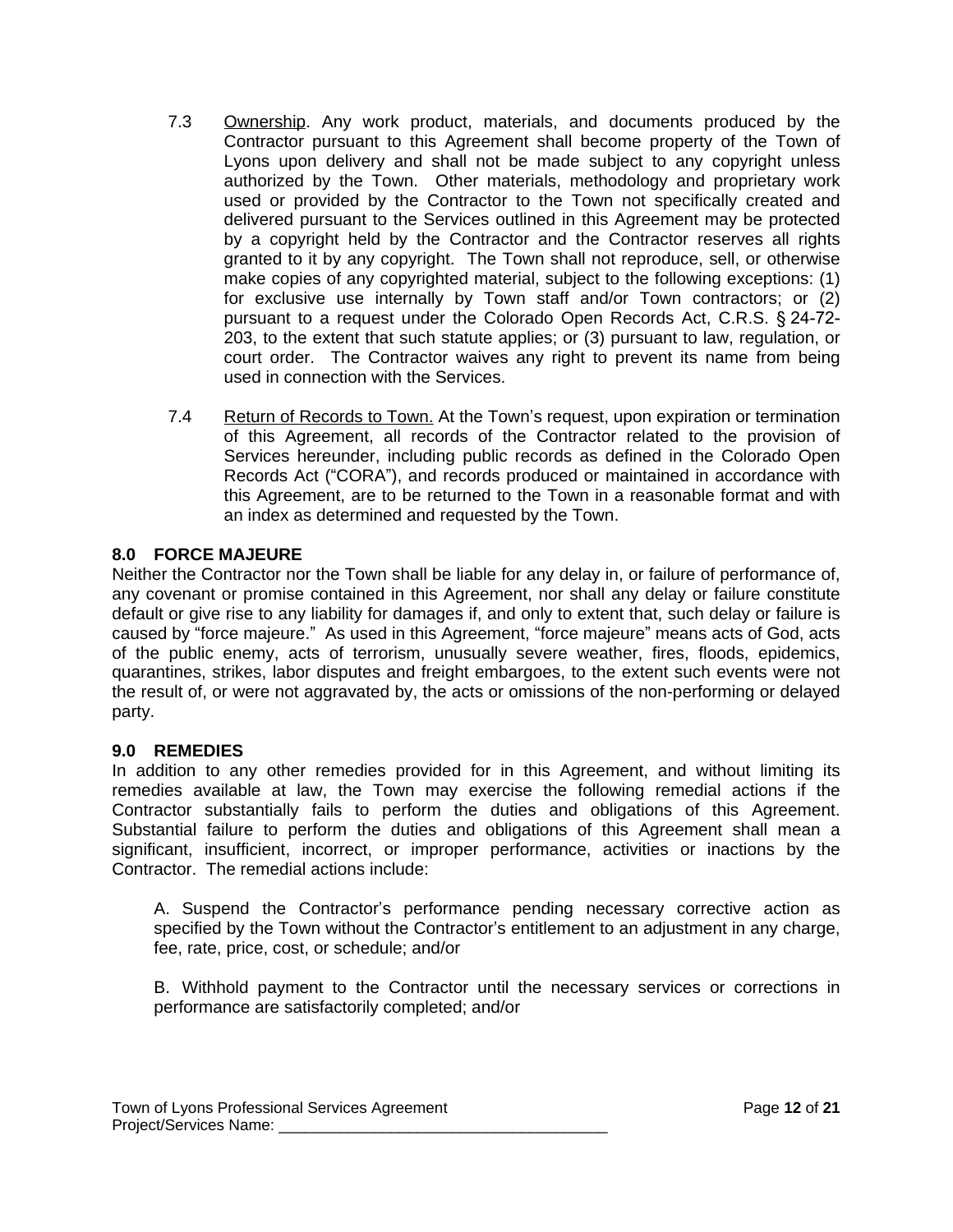C. Deny payment for those services which have not been satisfactorily performed, and which, due to circumstances caused by the Contractor, cannot be performed, or if performed would be of no value to the Town; and/or

D. Terminate this Agreement in accordance with this Agreement; and/or

E.  $\Box$  Other remedies as may be provided by attached addendum or addenda.

The foregoing remedies are cumulative and the Town, in its sole discretion, may exercise any or all of the remedies individually or simultaneously.

#### **10.0 MISCELLANEOUS PROVISIONS**

- 10.1 No Waiver of Rights. A waiver by any Party to this Agreement of the breach of any term or provision of this Agreement shall not operate or be construed as a waiver of any subsequent breach by either Party. The Town's approval or acceptance of, or payment for, services shall not be construed to operate as a waiver of any rights or benefits to be provided under this Agreement. No covenant or term of this Agreement shall be deemed to be waived by the Town except in writing signed by the Town Board of Trustees or by a person expressly authorized to sign such waiver, and any written waiver of a right shall not be construed to be a waiver of any other right or to be a continuing waiver unless specifically stated.
- 10.2 No Waiver of Governmental Immunity. Nothing in this Agreement shall be construed to waive, limit, or otherwise modify any governmental immunity that may be available by law to the Town, its officials, employees, contractors, or agents, or any other person acting on behalf of the Town and, in particular, governmental immunity afforded or available pursuant to the Colorado Governmental Immunity Act, Title 24, Article 10 of the Colorado Revised Statutes.
- 10.3 Binding Effect. The Parties agree that this Agreement, by its terms, shall be binding upon the successors, heirs, legal representatives, and assigns; provided that this Section 10.3 shall not authorize assignment.
- 10.4 No Third-Party Beneficiaries. Nothing contained in this Agreement is intended to or shall create a contractual relationship with, cause of action in favor of, or claim for relief for, any third party, including any agent, sub-consultant or subcontractor of Contractor. Absolutely no third-party beneficiaries are intended by this Agreement. Any third party receiving a benefit from this Agreement is an incidental and unintended beneficiary only.
- 10.5 Article X, Section 20/TABOR. The Parties understand and acknowledge that the Town is subject to Article X, § 20 of the Colorado Constitution ("TABOR"). The Parties do not intend to violate the terms and requirements of TABOR by the execution of this Agreement. It is understood and agreed that this Agreement does not create a multi-fiscal year direct or indirect debt or obligation within the meaning of TABOR and, therefore, notwithstanding anything in this Agreement to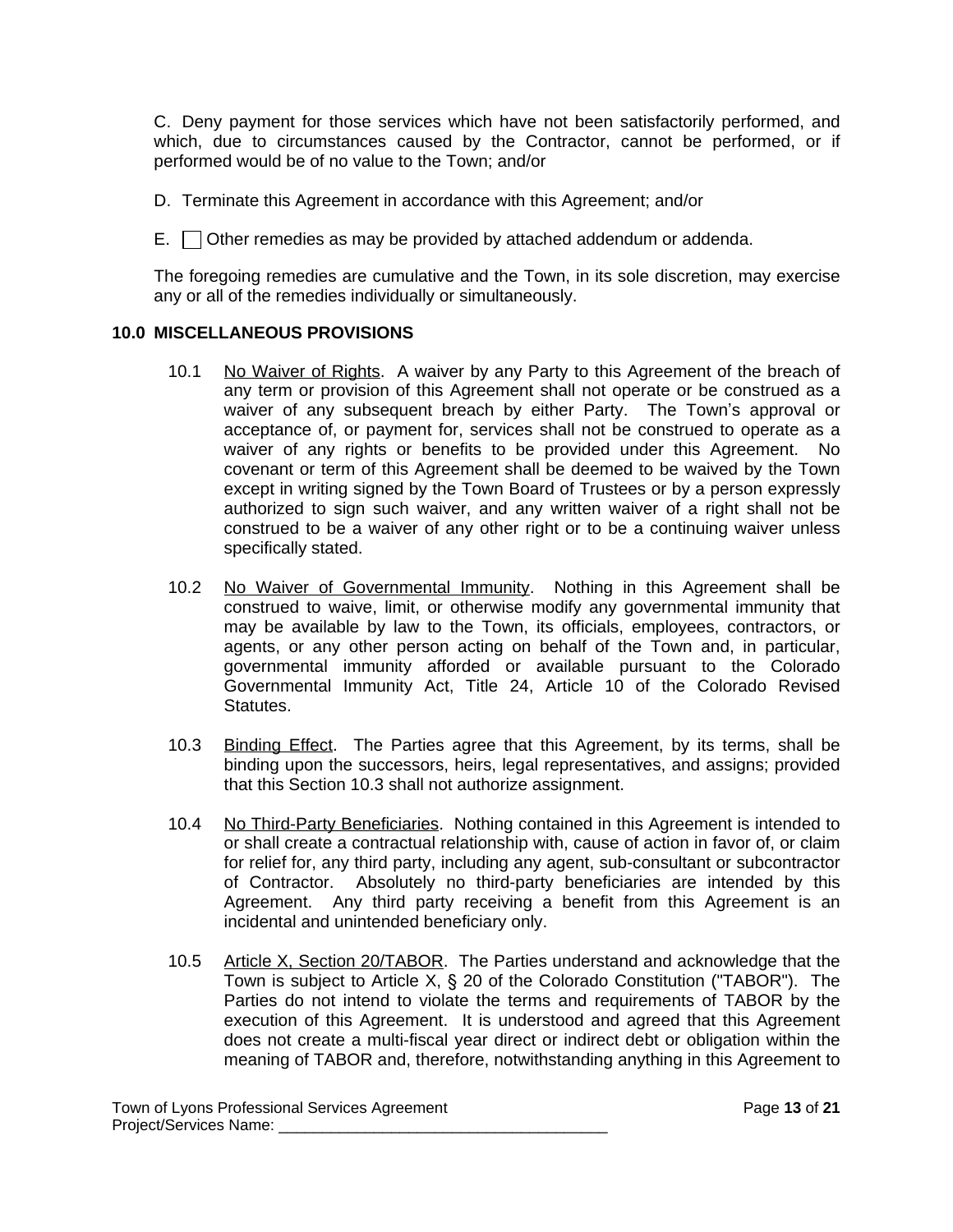the contrary, all payment obligations of the Town are expressly dependent and conditioned upon the continuing availability of funds beyond the term of the Town's current fiscal period ending upon the next succeeding December 31. Financial obligations of the Town payable after the current fiscal year are contingent upon funds for that purpose being appropriated, budgeted, and otherwise made available in accordance with the rules, regulations, and resolutions of Town of Lyons, and other applicable law. Upon the failure to appropriate such funds, this Agreement shall be terminated.

- 10.6 Governing Law, Venue, and Enforcement. This Agreement shall be governed by and interpreted according to the law of the State of Colorado. Venue for any action arising under this Agreement shall be in the appropriate court for Boulder County, Colorado. To reduce the cost of dispute resolution and to expedite the resolution of disputes under this Agreement, the Parties hereby waive any and all right either may have to request a jury trial in any civil action relating primarily to the enforcement of this Agreement. The Parties agree that the rule that ambiguities in a contract are to be construed against the drafting party shall not apply to the interpretation of this Agreement. If there is any conflict between the language of this Agreement and any exhibit or attachment, the language of this Agreement shall govern.
- 10.7 Survival of Terms and Conditions. The Parties understand and agree that all terms and conditions of the Agreement that require continued performance, compliance, or effect beyond the termination date of the Agreement shall survive such termination date and shall be enforceable in the event of a failure to perform or comply.
- 10.8 Assignment and Release. All or part of the rights, duties, obligations, responsibilities, or benefits set forth in this Agreement shall not be assigned by the Contractor without the express written consent of the Town. Any written assignment shall expressly refer to this Agreement, specify the particular rights, duties, obligations, responsibilities, or benefits so assigned, and shall not be effective unless approved by the Town through the authorizing agent executing this Agreement. No assignment shall release the Contractor from performance of any duty, obligation, or responsibility unless such release is clearly expressed in such written document of assignment.
- 10.9 Interpretation and Mutual Negotiation. It is the intent of the Parties that this Agreement shall in all instances be interpreted to reflect the Contractor's status as an independent contractor with the Town and that in no event shall this Agreement be interpreted as establishing an employment relationship between the Town and either Contractor or Contractor's employees, agents, or representatives. The Parties agree that this Agreement is the result of mutual negotiation between the Parties and that the Agreement shall not be construed against the Town on grounds relating to drafting, revision, review, or recommendation by any agent or representative of the Town. The Parties further agree that all warranties in this Agreement are made by the Contractor to induce the Town to accept the Contractor's offer to enter into this Agreement and have been incorporated into the Agreement at the Contractor's request.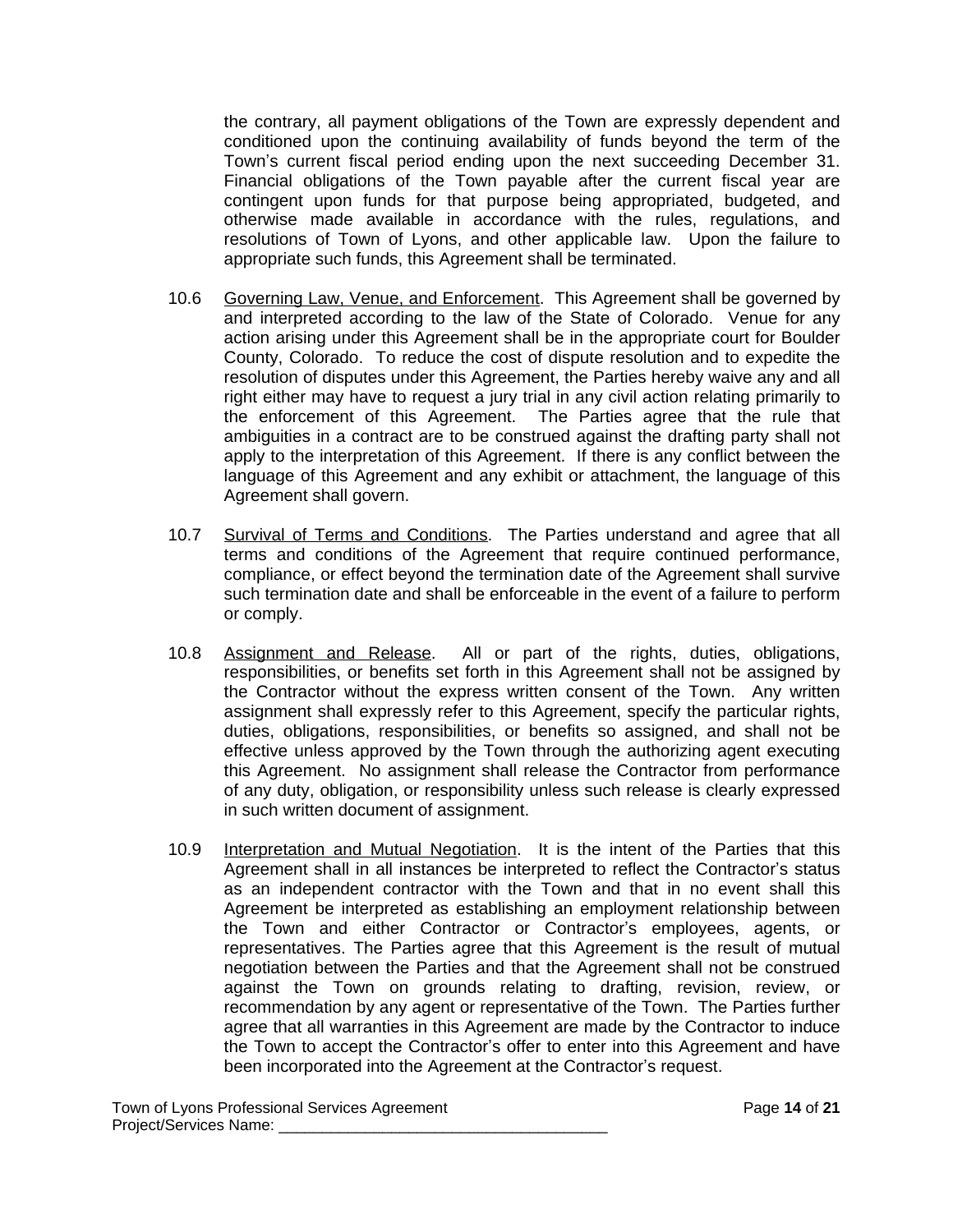- 10.10 Paragraph Captions. The captions of the paragraphs and sections are set forth only for the convenience and reference of the Parties and are not intended in any way to define, limit or describe the scope or intent of this Agreement.
- 10.11 Agreement Controls. In the event a conflict exists between this Agreement and any term in any exhibit attached or incorporated into this Agreement, the terms in this Agreement shall supersede the terms in such exhibit.
- 10.12 Integration and Amendment. This Agreement represents the entire and integrated agreement between the Town and the Contractor and supersedes all prior negotiations, representations, or agreements, either written or oral. Any amendments to this Agreement must be in writing and be signed by both the Town and the Contractor.
- 10.13 Severability. Invalidation of any of the provisions of this Agreement or any paragraph, sentence, clause, phrase, or word herein or the application thereof in any given circumstance shall not affect the validity of any other provision of this Agreement.
- 10.14 Incorporation of Exhibits. Unless otherwise stated in this Agreement, exhibits, applications, or documents referenced in this Agreement shall be incorporated into this Agreement for all purposes. In the event of a conflict between any incorporated exhibit and this Agreement, the provisions of this Agreement shall govern and control.
- 10.15 Notices. Unless otherwise specifically required by a provision of this Agreement, any notice required or permitted by this Agreement shall be in writing and shall be deemed to have been sufficiently given for all purposes if sent by certified mail or registered mail, postage and fees prepaid, addressed to the Party to whom such notice is to be given at the address set forth below or at such other address as has been previously furnished in writing, to the other Party. Such notice shall be deemed to have been given when deposited in the United States Mail properly addressed to the intended recipient.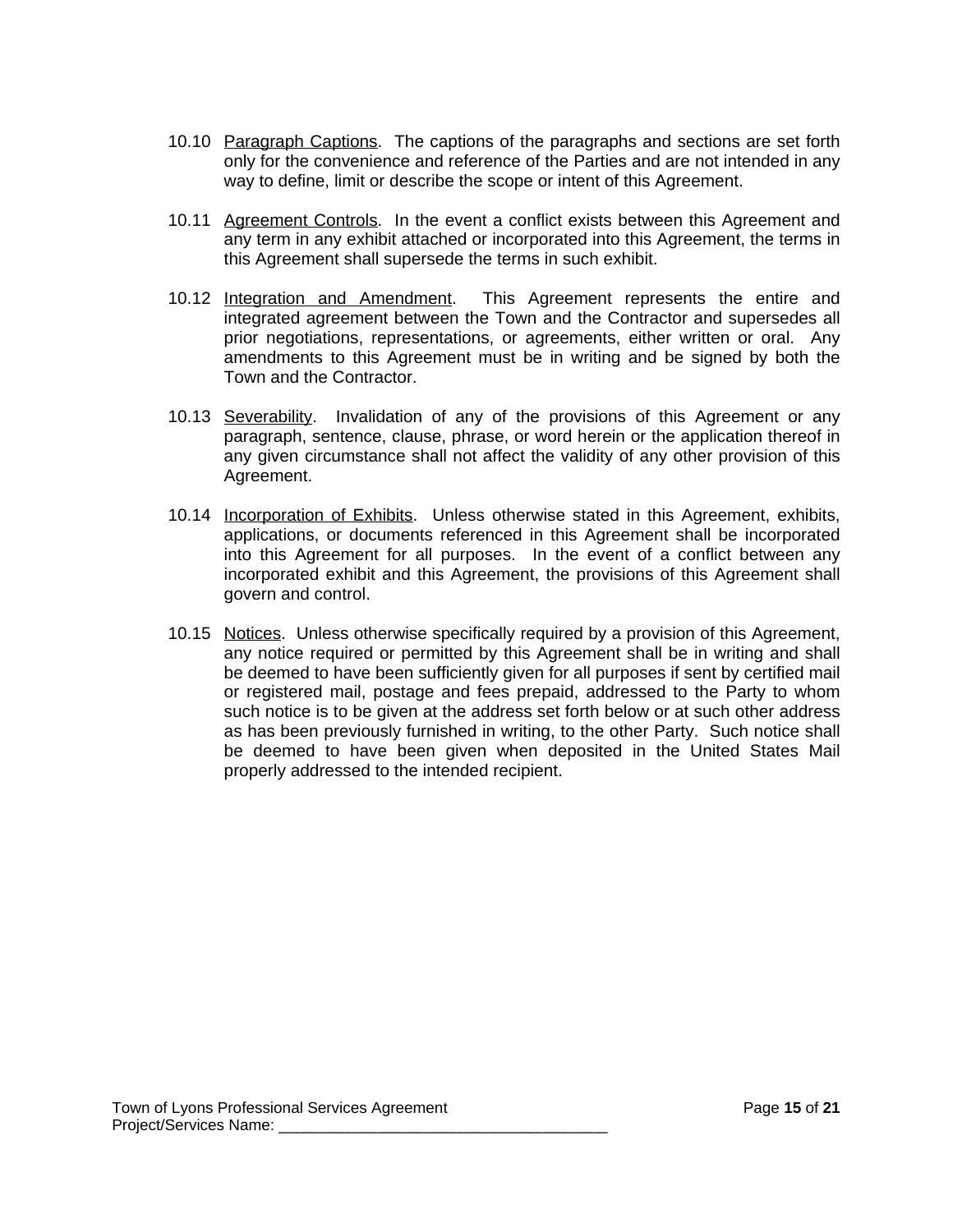**If to the Town** : **If to Contractor**:

| Town Administrator                |  |          |      | Ray's River Rentals     |
|-----------------------------------|--|----------|------|-------------------------|
| Lyons Town Hall                   |  |          |      | 2949 Pleasant Valley Rd |
| PO Box 49                         |  |          |      | Fort Collins, CO 80521  |
| 432 5th Ave,                      |  |          |      |                         |
| Lyons, CO 80540                   |  |          |      |                         |
| With Copy to:                     |  |          |      | With Copy to:           |
| Attn: Town of Lyons Town Attorney |  |          |      |                         |
| Kissinger &                       |  | Fellman, | P.C. |                         |
| Ptarmigan Place,                  |  | Suite    | 900  |                         |
| 3773 Cherry Creek North Drive     |  |          |      |                         |
| Denver, CO 80209                  |  |          |      |                         |

10.16 Counterparts. This Agreement may be executed in one or more counterparts, each of which shall constitute an original and all of which shall constitute one and the same document. In addition, the Parties specifically acknowledge and agree that electronic signatures shall be effective for all purposes, in accordance with the provisions of the Uniform Electronic Transactions Act, Title 24, Article 71.3 of the Colorado Revised Statutes.

#### **11.0 ATTACHMENTS**

- 11.1 Attachments. The following are attached to and incorporated into this Agreement by reference:
	- Scope of Work (**Exhibit A**)
	- Compensation (**Exhibit B**)
	- Federal Emergency Management Agency ("FEMA") Grant Program Requirements for Procurement Contracts (**Attachment C**)
	- Colorado Community Development Block Grant Disaster Recovery Program ("CDBG-DR") Requirements for Contracts (**Attachment** \_\_\_)
	- Economic Development Administration ("EDA") Requirements for Procurement Contracts (**Attachment** \_\_\_)
	- $\Box$  Patent Rights for Small Business Firms and Non-Profit Organizations (**Attachment** \_\_\_)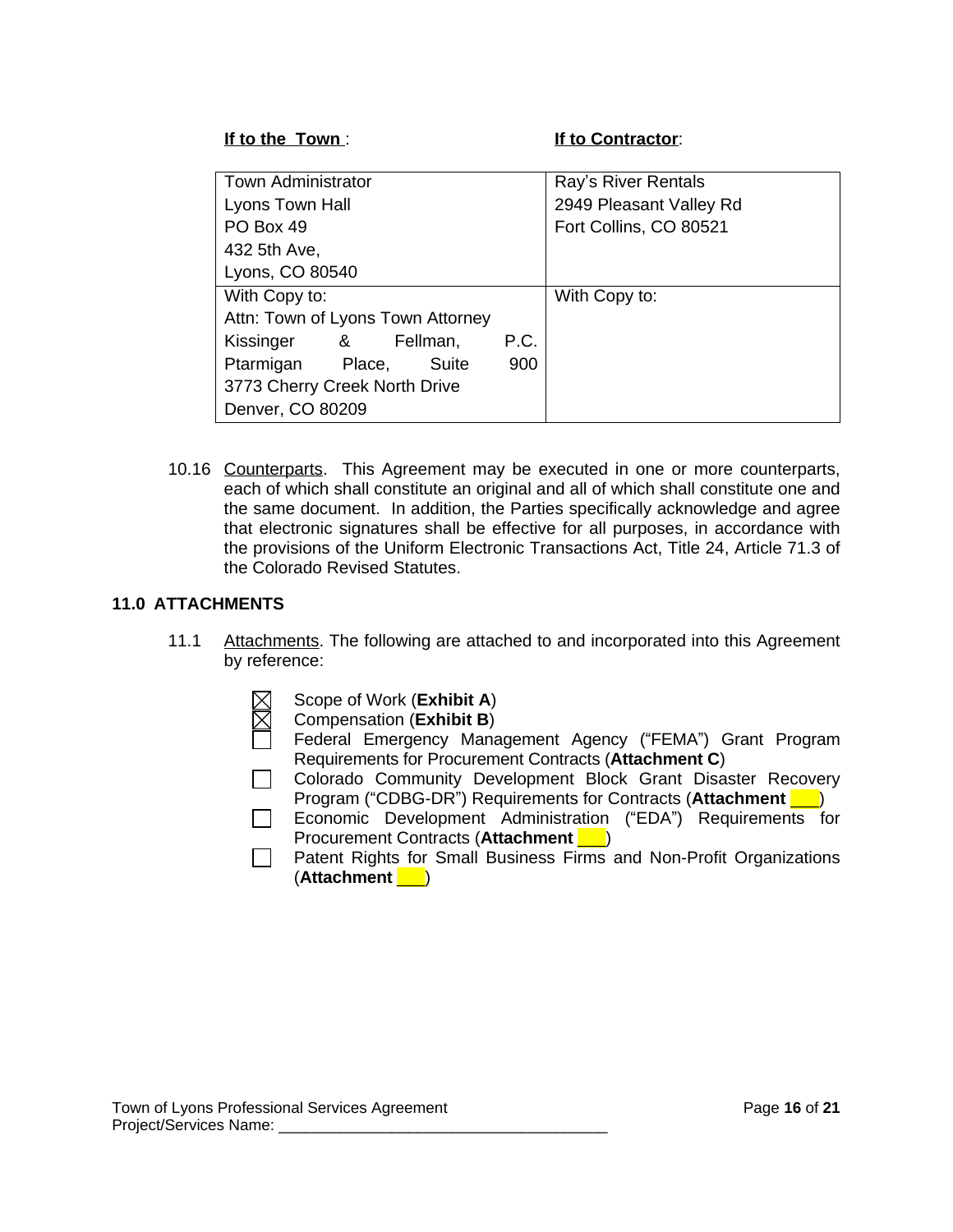Contractor's Certificate(s) of Insurance Contractor Proof of Professional Licensing Other: \_\_\_\_\_\_\_\_\_\_\_\_\_\_\_\_\_\_\_\_\_\_\_\_\_\_\_\_\_\_\_\_\_\_\_\_\_\_\_\_\_\_\_\_\_\_\_\_\_\_

- 11.2 Applicability of Davis-Bacon Act and Other Terms in Attachments. If the Town is receiving CDBG-DR Funds and/or funding from the EDA for the Project that is the subject of this Agreement, then both funding sources require certain terms and conditions to be integrated into this Agreement through the Attachments. However, certain terms of the required Attachments apply to construction contracts only.
	- A.  $\boxtimes$  If this box is checked, this Agreement is a contract for professional services for the Town of Lyons and certain terms or provisions in the required Attachments to this Agreement do not apply because this Agreement is not a construction contract. Terms and provisions in the Attachments setting forth requirements for the following do not apply to this Agreement:
		- The Davis-Bacon Act,  $\S$  40 U.S.C. 3141 3148, as supplemented by U.S. Department of Labor regulations (29 CFR, Part 5); and
		- Any other term or provision applicable only to construction contracts.
	- B. Provisions Required by Law Deemed Inserted. Each and every provision of law and clause required by law to be inserted in this Agreement shall be deemed to be inserted herein and the Agreement shall be read and enforced as though it were included herein, and if through mistake or otherwise any provision is not inserted, or is not correctly inserted, then upon the application of either Party the Agreement shall forthwith be physically amended to make such insertion or correction.
	- C. Agreement to Execute Other Required Documents. Contractor and all subcontractors, by entering into the Agreement, understand and agree that funding for the Project is provided under federal and/or state programs with specific contracting requirements. To the extent any such requirement is not otherwise set forth herein, Contractor agrees to execute such amendments or further agreements as may be necessary to ensure that the Town funding for the Work is provided
	- D. Compliance with Laws. If the Agreement is funded in whole or in part with CDBG funds through the Town's Community Development Block Grant Program as administered by the Colorado Division of Local Government, Department of Local Affairs and/or with funds administered by the Division of Homeland Security and Emergency Management in the Department of Public Safety, then Contractor shall comply with those regulations and restrictions normally associated with federally-funded programs and any other requirements that the state may prescribe, whether or not herein recited. The Contractor shall comply with all applicable laws, ordinances and codes of the state and local government.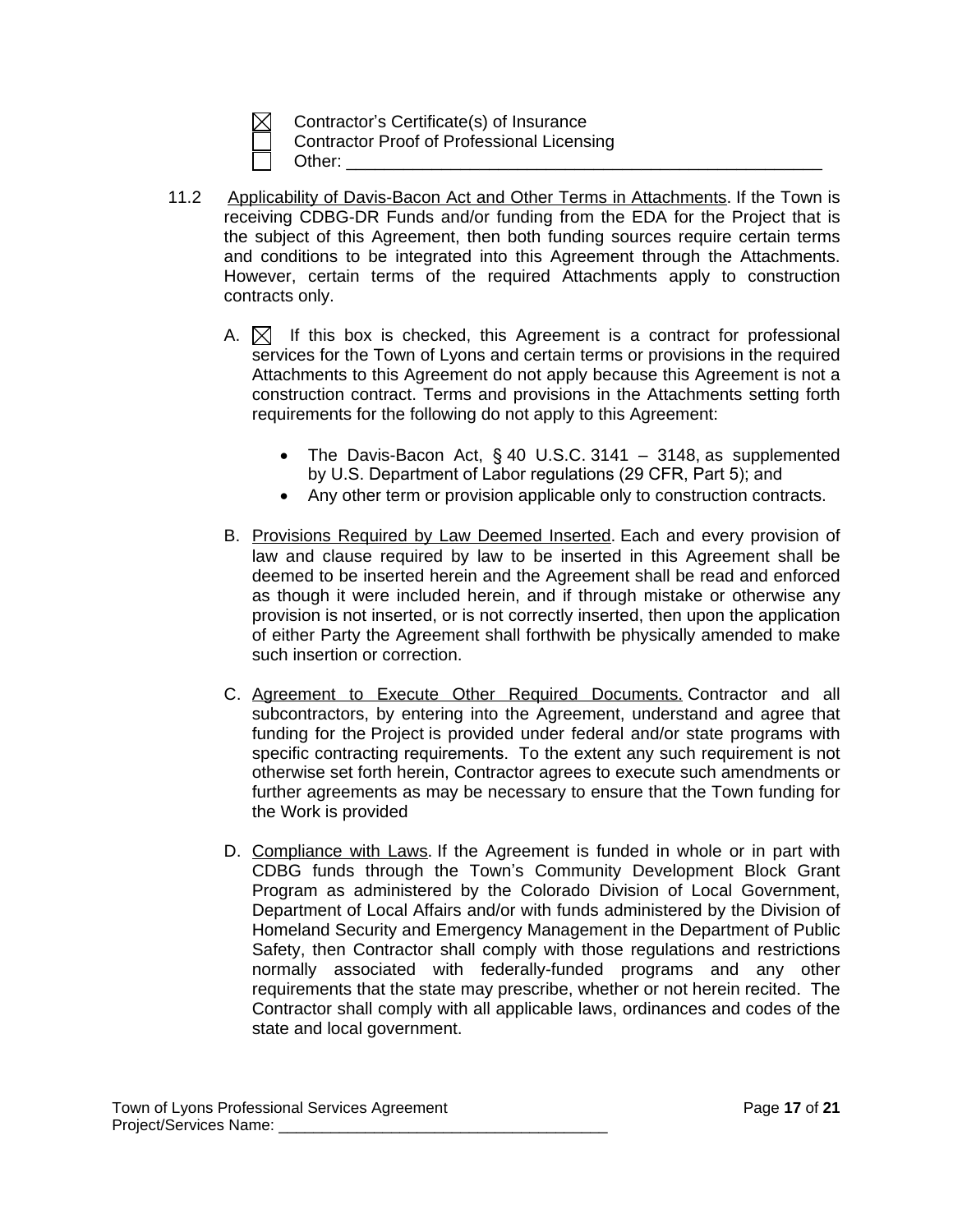## **12.0 AUTHORITY**

The individuals executing this Agreement represent that they are expressly authorized to enter into this Agreement on behalf of Town of Lyons and the Contractor and bind their respective entities.

*REMAINDER OF THIS PAGE INTENTIONALLY LEFT BLANK*

*SIGNATURE PAGE FOLLOWS*